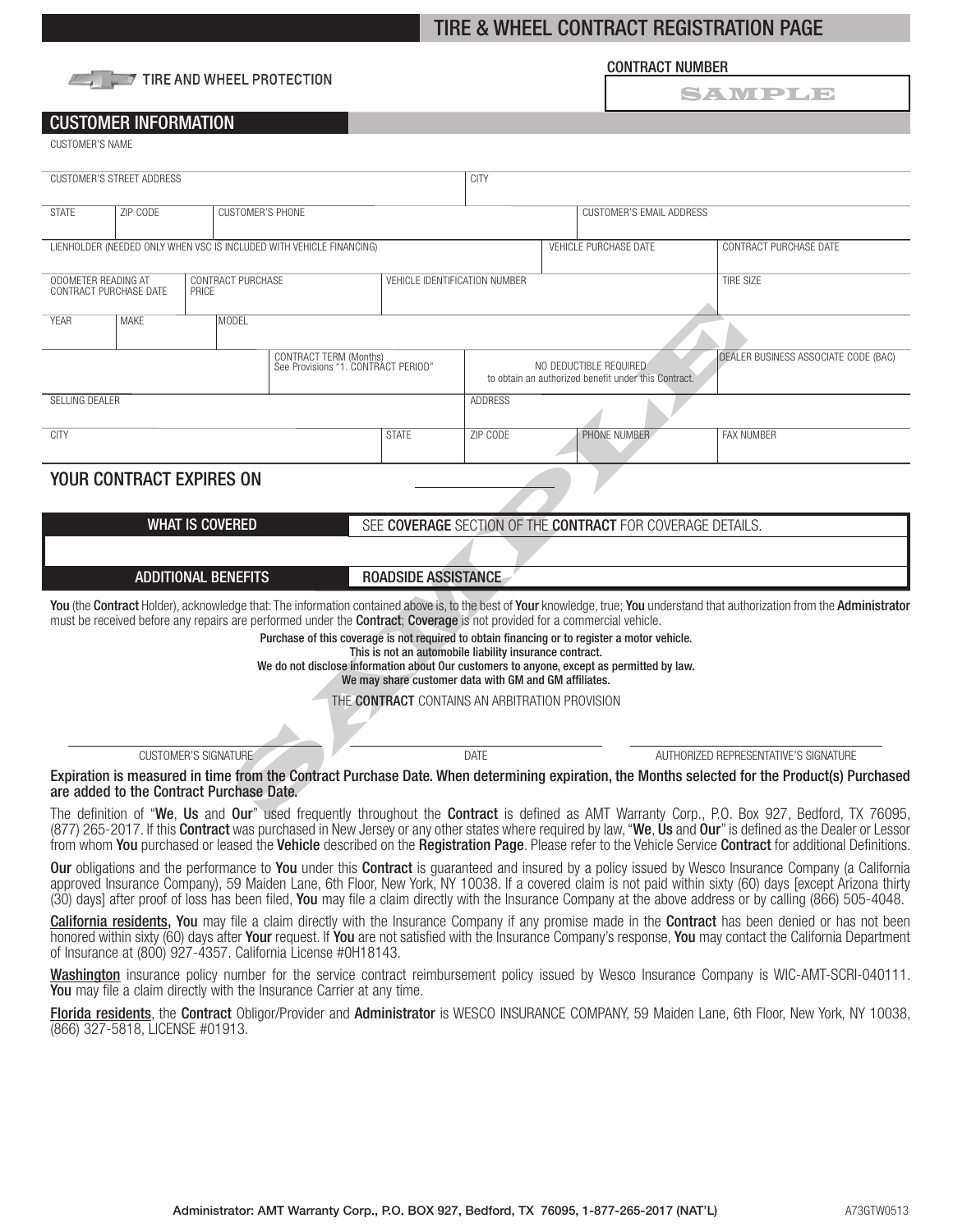# TIRE & WHEEL

## **DEFINITIONS**

The following definitions apply to words frequently used in this Contract and appear in Bold Faced Type:

You, Your – Means the Contract Holder shown on the Registration Page or the person to whom this **Contract** was properly transferred.

We, Us, Our – Means the provider for this Contract as stated on the Registration Page attached to this Contract.

Administrator – Means the administrative entity of this Contract.

Commercial Use – Means vehicles used for farming or ranching, route work (excluding snow removal), job-site activities, service or repair work or delivery of goods.

Contract – Means this Tire and Wheel Service Contract which You have purchased from Us to protect Your Vehicle's Tires/Wheels.

**Damage** – Means when the covered Tire or Wheel, will no longer hold sufficient air or the tire will not seal to the wheel due to contact with Road Hazard.

OEM Warranty – Means the original equipment manufacturer's warranty attached to Your Tires/Wheels, which covers expenses incurred for necessary repairs to fix any defects in material or workmanship.

Public Roadway – Means a paved or gravel roadway that is maintained by local or state authorities.

Registration Page – Means the numbered document which must be attached to and forms part of this Contract. It lists information regarding You, Your Vehicle, and other vital information.

Repair – Means the necessary labor and parts services We will provide for an authorized repair facility to restore Your Vehicle's Tires/Wheels when Damaged from contact with Road Hazard. Included within this definition are the following services: mounting, balancing, valve stems, taxes and proper disposal of any non-repairable Tire/Wheel.

Road Hazard – Means Damage that results from Your Tires/Wheels' contact with a pothole, debris (i.e. nails, glass, rocks, tree limbs), curb or any other object or condition not normally found on a **Public** Roadway. EXCEPTION: damage that results from Your Tires/Wheels' contact with objects or conditions within a designated construction zone or construction site (i.e. uneven lanes due to repaving, metal plates temporarily covering a hole in the road) is not covered under the terms and conditions of this Contract, and should be reported to Your Vehicle's automobile physical damage insurance company.

Tires/Wheels – Means the tires on Your Vehicle and original wheels on Your Vehicle upon delivery to You by Your Selling Chevrolet, Buick, GMC, Cadillac dealer, which meet Your Vehicle's manufacturer's size and specification and are to be covered under this Contract. Only replacement tires meeting Your Vehicle's manufacturer size and specifications will be covered for the remainder of the Contract.

Vehicle – Means the automobile in which the covered Tires/Wheels are attached, and which is described on the Registration Page.

Register, Registered – Means a claim has been recorded only when the **Administrator** has been contacted and has issued a claim reference number.

## **COVERAGE**

We agree to Repair Your Tire/Wheel in the event of Damage incurred as a result of a **Road Hazard. Repair** includes any necessary mounting, balancing, valve stems, taxes and proper disposal of any non-repairable Tire/Wheel. In lieu of Repair, We reserve the right, at Our sole discretion, to replace Your Damaged Tire/Wheel with a product of equal or similar features and functionality, not necessarily the same brand. NOTE: You are responsible for all charges associated with any necessary diagnostic, disassembly, service or repair services which are not specifically stated as covered by this **Contract**. You are also responsible for maintaining Your Vehicle and all Tires/Wheels in accordance with the manufacturer's specifications (see "PROVISIONS OF THIS TIRE & WHEEL VEHICLE SERVICE CONTRACT", Section 1). This Contract does not cover repair or replacement of the Tires/ Wheels for any of the causes, or provide coverage for any losses, set forth in the Section entitled "EXCLUSIONS & LIMITATIONS" herein.

## OPTIONAL COVERAGE

If the Tire & Wheel Contract Registration Page shows You have paid and selected the optional Cosmetic Coverage:

We will pay for approved costs associated with the minor wheel repair of composite scrapes and scratches on alloy wheels on Your covered Vehicle that are damaged due to contact with a Road Hazard. Alloy wheel(s) that are not repairable are not eligible for replacement.

which are not specifically stated as covered the procedured with the manufacture respectively be the service contract which as the manufacture is peeding to the manufacture is peeding to the manufacture is peeding to the m Additionally, We reserve the right, at **Our** sole discretion, to pay for approved costs associated with the minor wheel repair of composite scrapes and scratches on chrome, chrome clad or steel wheel(s) on Your covered Vehicle that are damaged due to contact with a Road Hazard. In lieu of Repair, We reserve the right, at Our sole discretion, to replace Your Damaged chrome, chrome clad or steel wheel(s) with a product of equal or similar features and functionality, not necessarily the same brand. In no event will the liability for replacement of chrome, chrome clad or steel wheels under this optional coverage exceed \$2,500 during the term of this Contract.

## ROADSIDE ASSISTANCE

No Deductible applies to the following:

Emergency Road Service (855) 237-3824.

Producer Code: 10951, Plan: R, Member ID: this is Your Contract Number located on the top right corner of the Registration Page.

24-hour emergency road service is provided through Nation Motor Club, Inc., administrative offices at 800 Yamato Road, Suite 100, Boca Raton, FL 33431.

- For Arizona, Arkansas, Hawaii, Louisiana, Massachusetts, Nevada, Tennessee, Texas and Washington members, services are provided by Nation Motor Club, Inc. dba Nation Safe Drivers.
- For California members, services are provided by Nation Motor Club, Inc., California Motor Club Permit Number 5157-3.

Emergency Road Service is available when Your Vehicle is disabled as long as this Contract is in effect. Note: One paid benefit per 72-hours.

EMERGENCY ROAD SERVICE consists of:

- 1) Mechanical First Aid: Any service requiring a minor adjustment (exclusive of parts) to enable Your disabled Vehicle to proceed under its own power.
- 2) Tire Service: Changing of a flat tire with an inflated spare.
- 3) Battery Service: Attempting to start a Vehicle with a booster battery.<br>4) Delivery Service: Delivery of emergency supplies of gasoline, oil
- 4) Delivery Service: Delivery of emergency supplies of gasoline, oil or water and other accessories and supplies as may be required and available. Materials being delivered will be paid for by the customer.
- 5) Towing Service: When Your Vehicle is disabled, it will be hooked up and towed up to twenty-five (25) miles to a destination of Your choice by an authorized towing service.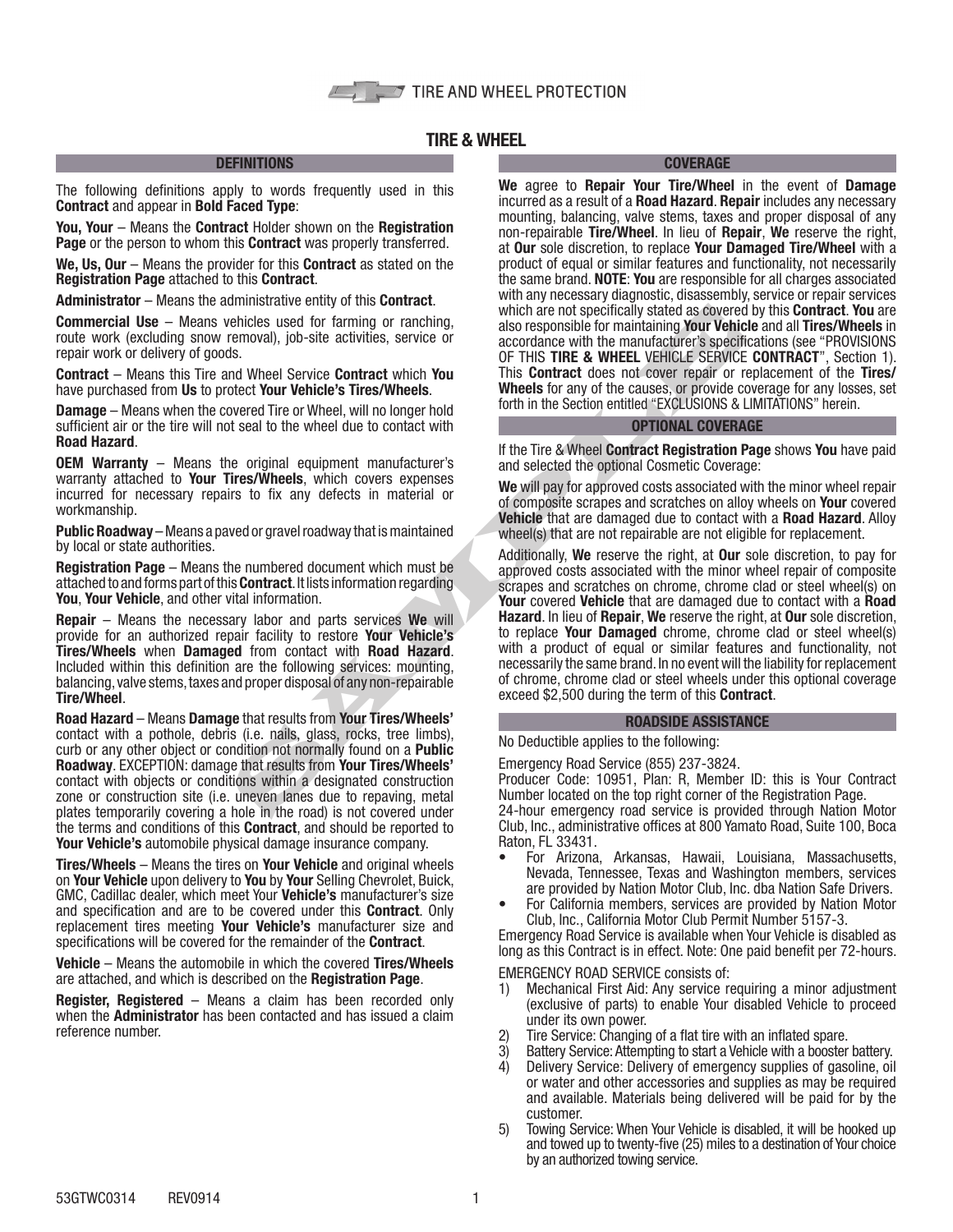6) Locksmith Service: If keys are locked inside Your Vehicle, a locksmith will be dispatched to assist You in gaining entry to Your locked Vehicle.

EMERGENCY ROAD SERVICE WILL BE ADMINISTERED BY NATION MOTOR CLUB, INC. DBA NATION SAFE DRIVERS, 800 YAMATO ROAD, SUITE 100, BOCA RATON, FLORIDA 33431.

## HOW TO FILE A CLAIM:

## A. IF YOUR TIRE/WHEEL IS DAMAGED, TAKE THE FOLLOWING STEPS:

- 1. Return the Vehicle to the Selling Chevrolet, Buick, GMC, Cadillac Dealer or nearest Chevrolet, Buick, GMC, Cadillac dealership to ensure proper service and that genuine OEM parts are used for repairs. You may contact the Administrator for assistance in locating an authorized Chevrolet, Buick, GMC, Cadillac dealership. If Your Selling Chevrolet, Buick, GMC, Cadillac Dealer or authorized Chevrolet, Buick, GMC, Cadillac dealership are not accessible, You may take the Vehicle to any licensed repair facility. However, authorization from the Administrator, verified by issuance of a reference number, must be received before any repairs are performed under this Contract.
	- a. Have Your Contract number and date the Damage occurred ready for the Administrator.
	- b. Have the service representative contact the Administrator at (877) 265-2017.
- 2. Upon **Our** request, You must allow the **Administrator** to inspect the Vehicle and/or the Vehicle's Tires/Wheels to gather necessary information regarding any claim. Under certain conditions when Tire/Wheel Damage occurs You may be required to have the Vehicle and/or the Vehicle's Tires/Wheels returned to the Selling or nearest authorized Chevrolet, Buick, GMC, Cadillac Dealer.
- 3. Submitting A Claim:

Once the claim has been authorized, the **Administrator** will arrange for reimbursement payment to the service provider for the authorized repair or replacement of the covered **Tires/Wheels You** are responsible for payment of any items not covered by this Contract. The service provider will be required to submit the following to the Administrator within sixty (60) days:

- a. A legible, itemized repair order signed by You.
- b. All sublet bills, when applicable.
	- When the covered Tires/Wheels are replaced, the damaged Tires/Wheels must be retained;
	- When the covered Tires/Wheels are repaired, the bare rim run-out measurements/readings must be provided along with clear pictures of the damage before the damaged Tires/Wheels are repaired.
	- All claim documentation must be received within ninety (90) days (as soon as reasonably possible in Utah) of repair/replacement to be eligible for payment.

## B. EMERGENCY REPAIRS

We understand that unexpected **Damages** may occur that need immediate attention at a time when We cannot be reached. Should this occur and You are unable to reach Us to obtain prior authorization before repair/replacement is completed, You may need to have emergency repairs performed. The Administrator's office must be contacted within five (5) business days from the date of repair/replacement (365 days in Wisconsin) (as soon as reasonably possible in Utah), to determine if such repair/ replacement will be covered by this Contract. If covered, the Contract Holder will be reimbursed for the repair/replacement subject to the Terms and Conditions contained herein.

## C. IF YOUR VEHICLE BREAKS DOWN ON THE ROAD:

Follow the same steps in Section A above. If necessary, the repair facility will be paid by the **Administrator's** national charge card system (MasterCard or VISA) on the Contract Holder's behalf. In some cases, the **Contract** Holder may need to pay the repair bill in full. If so, Contract Holder will be reimbursed for the Registered amount of the repair/replacement. If there are any questions regarding claim procedures or coverage, please call the Administrator at the number below and ask for a Customer Support Representative.

> ADMINISTRATOR AMT Warranty Corp. P. O. Box 927 Bedford, TX 76095 (877) 265-2017

### EXCLUSIONS & LIMITATIONS:

THIS CONTRACT PROVIDES NO COVERAGE OR BENEFITS FOR:

- r or automazed Uneverlap and the Seling or and the serve in the server of a server alternative the particular technical terms of the Administrator and the Damage of a reference eived before any repairs are performed **A.** L A. LOSSES RESULTING FROM ANY OF THE FOLLOWING: NORMAL WEAR; DRY ROT; MECHANICAL FAILURES; COLLISION; FIRE, THEFT, VANDALISM, RIOT, ACTS OF TERRORISM, OR EXPLOSION; LIGHTNING, EARTHQUAKE, FREEZING, RUST OR CORROSION, WINDSTORM, HAIL, WATER OR FLOOD, ACTS OF GOD, SALT,<br>Environmental Hazards or Chemicals; Misuse, ENVIRONMENTAL HAZARDS OR CHEMICALS; MISUSE, OVERLOADING, INSTALLATION, MOUNTING OR BALANCING; ABNORMAL WEAR CAUSED BY MISALIGNMENT OR SUSPENSION PROBLEMS; DRIVING ON A NON-PUBLIC ROADWAY, CONSTRUCTION ZONE, OR CONSTRUCTION SITE; MODIFICATIONS TO THE VEHICLE WHICH DO NOT COMPLY WITH MANUFACTURER'S SPECIFICATIONS; OR SLOW LEAKS DUE TO DEFECTIVE VALVE STEMS.
	- B. COSMETIC DAMAGE (I.E. SCUFFS, SCRATCHES, DISCOLORATION) (UNLESS THE COSMETIC COVERAGE OPTIONAL COVERAGE HAS BEEN PURCHASED AND AS DESCRIBED IN THE OPTIONAL COVERAGE SECTION); RETREADED, REGROOVED OR RECAPPED TIRES; RACING TIRES; TIRES OR WHEELS WHICH FAIL TO MEET MANUFACTURER'S SPECIFICATIONS; TIRES (AND ATTACHED WHEELS) WITH 3/32" OF AN INCH TREAD DEPTH OR LESS; OR WHEEL LOCKS (INCLUDING ANY INCONVENIENCE CAUSED BY WHEEL LOCKS).
	- C. LOSSES COVERED UNDER ANY OEM WARRANTY, MANUFACTURER RECALL, OR AUTOMOBILE INSURANCE POLICY.
	- TIRES/WHEELS WHICH HAVE BEEN INSTALLED ON A DIFFERENT VEHICLE THAN AS SPECIFIED ON THE REGISTRATION PAGE, OR TIRES AND/OR WHEELS ON A TRAILERED OR IN-TOW VEHICLE THAT IS ATTACHED TO THE VEHICLE SPECIFIED ON THE REGISTRATION PAGE.
	- E. CHARGES RELATED TO SHOP SUPPLIES, SHIPPING AND SURCHARGES, MOUNTING OR REMOVAL OF SNOW TIRES OR CHAINS, ROUTINE MAINTENANCE (I.E. TIRE ROTATION/ BALANCING, ALIGNMENTS, ADJUSTMENTS), AND RECOMMENDED REPAIRS OR REPLACEMENTS WHICH ARE NON-ESSENTIAL TO THE BASIC, FUNCTIONAL RESTORATION OF THE COVERED TIRES/ WHEELS (I.E. MATCHING SETS OF TIRES WHEN ONLY ONE TIRE/ WHEEL HAS SUSTAINED DAMAGE).
	- SUBSEQUENT OR CONSEQUENTIAL LOSSES THAT MAY RESULT FROM ROAD HAZARD; INCLUDING BUT NOT LIMITED TO: LOSS OF USE, TIME, PROFIT, INCONVENIENCE, OR HARM TO THE VEHICLE.
	- G. LIABILITY FOR PROPERTY DAMAGE, OR FOR INJURY TO OR DEATH OF ANY PERSON ARISING OUT OF THE OPERATION, MAINTENANCE, OR USE OF THE VEHICLE; REGARDLESS OF WHETHER RELATED TO ROAD HAZARD DAMAGE WHICH MAY BE OTHERWISE COVERED UNDER THIS CONTRACT.
	- H. LOSSES OCCURRING WHILE THE VEHICLE IS OUTSIDE OF THE TERRITORY DEFINED IN THIS CONTRACT.
	- I. ANY VEHICLE THAT IS UTILIZED AT ANY TIME FOR ANY COMMERCIAL USE.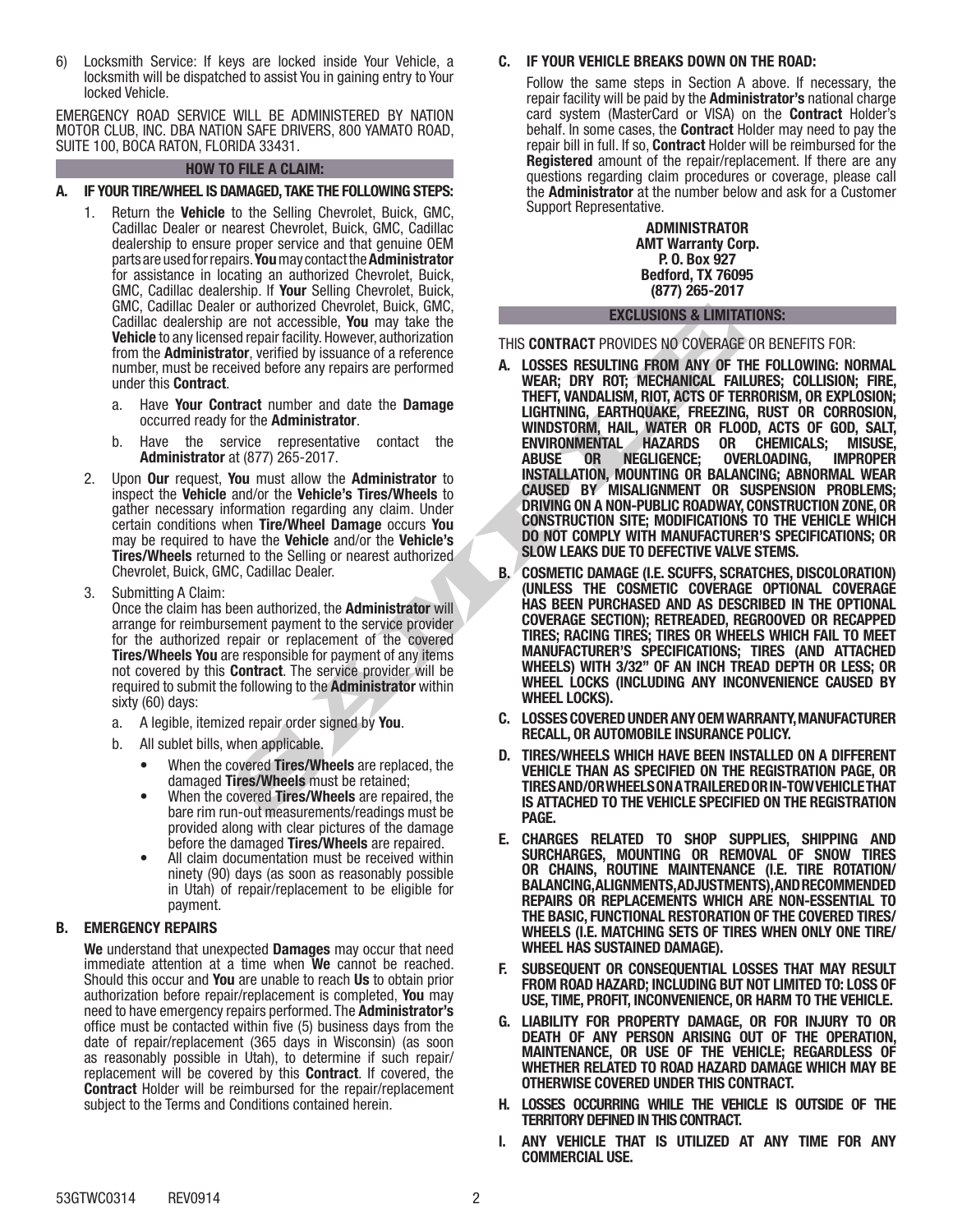- J. REPAIRS OR REPLACEMENTS NOT REGISTERED BY THE ADMINISTRATOR.
- K. ANY RESULTANT DAMAGE CAUSED BY YOUR FAILURE TO PROTECT THE TIRES/WHEELS FROM FURTHER DAMAGE WHEN AN OBVIOUS PROBLEM EXISTS.
- L. ANY VEHICLE WEIGHING OVER 1 TON GVWR, "EXOTIC VEHICLE" OR VEHICLE WITH AN MSRP GREATER THAN ONE HUNDRED TWENTY FIVE THOUSAND DOLLARS (\$125,000) AN "EXOTIC VEHICLE" INCLUDES ASTON MARTIN, BENTLEY, DODGE VIPER, FERRARI, LAMBORGHINI, LOTUS, MASERATI, MAYBACH, PLYMOUTH PROWLER, AND ROLLS ROYCE.

## PROVISIONS OF THIS VEHICLE SERVICE CONTRACT:

This Contract is between Us and You, and is subject to all the terms and conditions contained herein.

1. MAINTENANCE REQUIREMENTS

ned merelines are perfect to the maintenance and the performance to You must all times as specified<br>
SCANPLET THES' tread depth reaches 3/32",<br>
Sell Your Wehicle without transfer of the Processian maccordance with the Tire You must ensure proper tire inflation at all times as specified in the Vehicle's and Tires/Wheels' manufacturer's owner's manuals. If any of Your Tires' tread depth reaches 3/32" You are required to replace the Tire(s); any Tires replaced under these circumstances and in accordance with the Tire's manufacturer's guidelines are covered for the remaining term of this Contract. You must also have Your Vehicle and Tires/Wheels checked and serviced (including tire rotation, balancing and alignments) in accordance with the Tires/ Wheels' or Vehicle manufacturers' recommendations that are outlined in the owner's manuals. NOTE: Your owner's manuals list different servicing recommendations based on Your individual driving habits and climate conditions. You are required to follow the maintenance schedule that applies to Your conditions. Failure to follow the manufacturer's recommendations that apply to Your specific conditions will result in claims denial. If an owner's manual has not been provided to You, You can contact Your Vehicle's or Tires/Wheels' manufacturer for maintenance requirements. IMPORTANT: Be sure that You keep all invoices/receipts associated with complying with these maintenance requirements, as You may be requested to provide such to the Administrator in the event of a claim.

## 2. CONTRACT PERIOD

Expiration is measured in time from the Contract purchase date and continues for the period of time shown on the Registration Page.

## 3. COVERAGE

The coverage afforded You for Your Vehicle is fully described in this Contract. Please see section: Coverage of this Contract. If the Tire & Wheel box is not marked in the Products Purchased section of Your Registration Page, contact Your Selling Dealer.

## 4. DEDUCTIBLE

There is no Deductible required to obtain an authorized benefit under this Contract.

## 5. TERRITORY

This Contract applies only to a Vehicle that is physically located within: (1) the United States of America (U.S.A.), its territories or possessions; (2) Canada; or (3) being transported between any of the previously stated at the time in which it sustains Damage due to Road Hazard.

## 6. TRANSFERS

a. Your Contract may be transferred to someone to whom You sell or otherwise transfer **Your Vehicle** while this **Contract** is still in force. This Contract cannot be transferred if the title transfer of Your Vehicle passes through an entity other than the subsequent buyer, or Your Vehicle is sold or traded to a dealership, leasing agency or entity/individual in the business of selling vehicles. This **Contract** can only be transferred once and the transfer must be initiated by the original purchaser of this Contract.

- b. To transfer, the following must be submitted to the provider within thirty (30) days of the change of ownership to a subsequent individual purchaser:
	- A completed transfer form; with
	- Name and Address of new owner and date of sale to new owner; and
	- \$35.00 Transfer Fee made payable to the provider.

## 7. FINANCIAL AGREEMENTS

If this Contract was financed (purchased on a payment plan) by a funding party, the funding party shall be entitled to any refund(s) resulting from cancellation of this **Contract** for any reason including repossession of Your Vehicle, or total loss of Your **Vehicle** due to collision. Failure to make monthly payments in a timely manner may result in cancellation of this **Contract** and no refund will be due and no claims will be approved.

## CANCELLATION OF YOUR CONTRACT:

- 1. You may cancel this **Contract** at any time; including when a total loss of Your Vehicle due to collision occurs, or when You sell Your Vehicle without transfer of this Contract. To cancel, You must submit a written request to the Issuing Dealer or the provider. If You cancel this Contract, it will not be reinstated. This Contract can only be cancelled by the original purchaser of this Contract.
- 2. We may cancel this **Contract** for non-payment of the **Contract** charge, or for misrepresentation in the submission of a claim. We may also cancel this **Contract** if **Your Vehicle** is found to be utilized as Commercial Use.
- 3. If Your Vehicle and this Contract have been financed, the lienholder shown on the Registration Page may cancel this Contract for non-payment (except in the states of Utah, Washington and Wyoming), or if Your Vehicle is declared a total loss due to collision or it is repossessed.
- 4. If this **Contract** is cancelled within the first sixty (60) days and no claims have been filed, We will refund the entire Contract charge paid. If this Contract is cancelled after the first sixty (60) days or a claim has been filed, We will refund an amount of the Contract charge according to the pro-rata method based on the days in force and the date Coverage began, less claims paid, less a fifty dollar \$50.00 administrative fee. Upon cancellation, the lienholder, if any, will be named on a cancellation refund check as their interest may appear.

## GUARANTY:

This is not an insurance policy, it is a service contract. Our obligations and the performance to You under this Contract are guaranteed and insured by a policy issued by Wesco Insurance Company (a California approved insurance company), 59 Maiden Lane, 6th Floor, New York, NY 10038, If a covered claim is not paid within sixty (60) days [except Arizona thirty (30) days] after proof of loss has been filed, You may file a claim directly with the Insurance Company at the above address or by calling (866) 505-4048.

## ARBITRATION:

As used in this provision, "You" and "Your" means the person or persons named in this Contract, and all of his/her heirs, survivors, assigns and representatives. And, "We" and "Us" shall mean the Obligor identified on the Registration Page and shall be deemed to include all of its agents, affiliates, predecessors in interest, successors and assigns, and any retailer or distributor of its products, and all of the dealers, licensees and employees of any of the foregoing entities.

### Please read this arbitration provision ("provision") carefully. It affects Your rights.

Most customer concerns can be quickly and satisfactorily resolved by calling AMT Warranty Corp. at (877) 265-2017. In the unlikely event that Your matter is not resolved or if We have been unable to resolve a dispute We have with You after attempting to do so informally, You and We each agree to resolve those disputes through binding arbitration or small claims court instead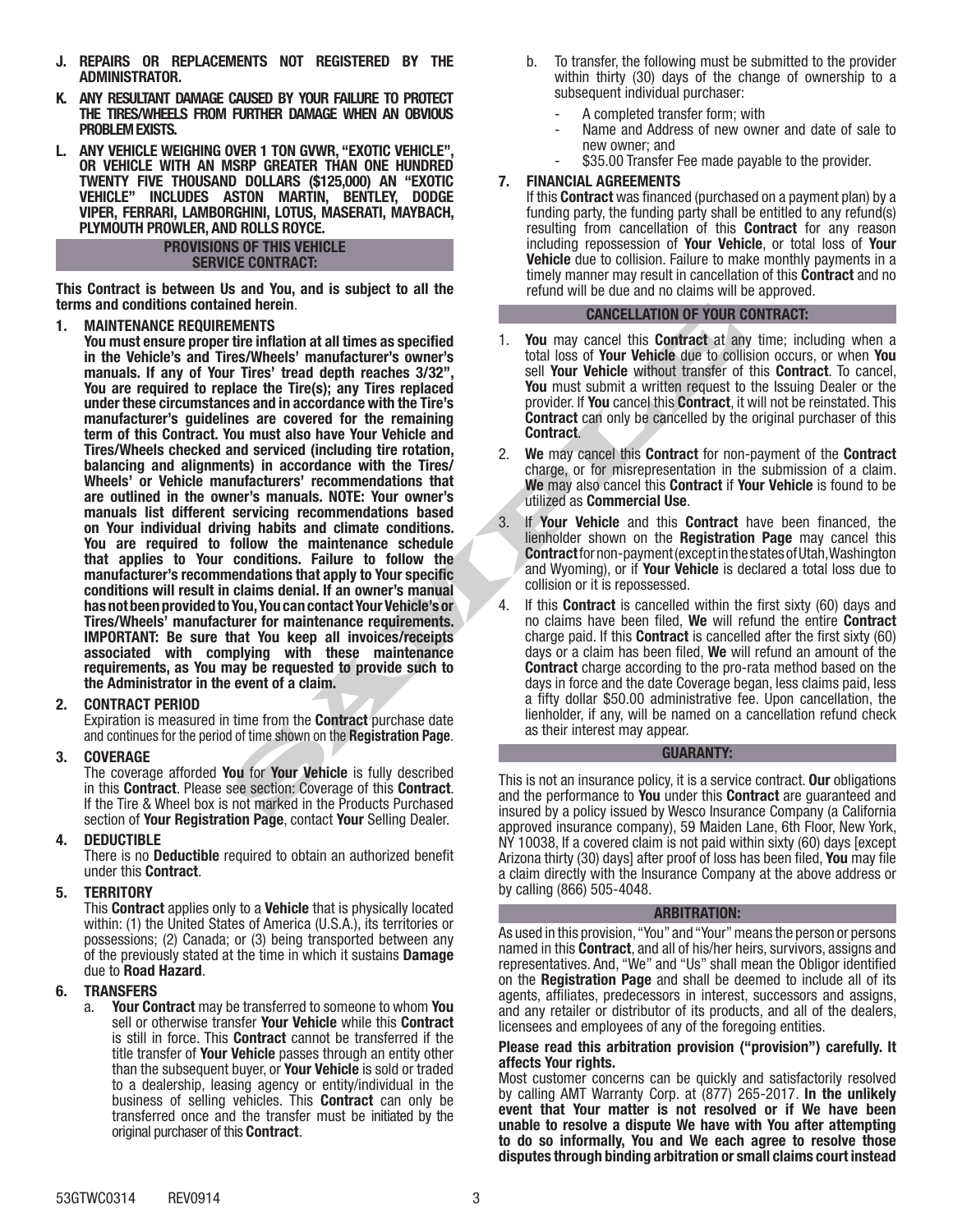of in courts of general jurisdiction. Arbitration is more informal than a lawsuit in court, it uses a neutral arbitrator instead of a judge or jury, it allows for more limited discovery than in court, and is subject to very limited review by courts. Arbitrators can award the same damages and relief as a court. Any arbitration under this Contract will take place on an individual basis; class arbitrations and class actions are not permitted. For any non-frivolous claim that does not exceed \$75,000, We will pay all costs of arbitration. Moreover, in arbitration You are entitled to recover attorneys' fees to at least the same extent as You would in court. In addition, under certain circumstances (explained below), We will pay You more than the amount of the arbitrator's award and will pay Your attorney (if any) twice his/her reasonable attorneys' fees if the arbitrator awards You an amount that is greater than what We have offered You to settle the dispute.

## ARBITRATION AGREEMENT

- (1) We and You agree to arbitrate all disputes and claims that arise with respect to the other. This agreement to arbitrate is intended to be broadly interpreted. It includes, but is not limited to:
	- claims arising out of or relating to any aspect of the relationship, whether based in contract, tort, statute, fraud, misrepresentation or any other legal theory;
	- claims that arose before this or any prior contract (including, but not limited to, claims relating to marketing);
	- claims that are currently the subject of purported class action litigation in which You are not a member of a certified class; and

This agreement to arbitratic is the rigin in the rigin in the research to arbitrate is intended<br>
This agreement to arbitrate is intended to:<br>
This agreement to arbitrate is:<br>
It is not limited to:<br>
This agreement to arbit • claims that may arise after the termination of this Contract. Notwithstanding the foregoing, either party may bring an individual action in small claims court. This arbitration agreement does not preclude You from bringing issues to the attention of federal, state, or local agencies. Such agencies can, if the law allows, seek relief against Us on Your behalf. You agree that, by entering into this Contract, You and We are each waiving the right to a trial by jury or to participate in a class action. This Contract evidences a transaction in interstate commerce, and thus the Federal Arbitration Act governs the interpretation and enforcement of this provision. This provision shall survive termination of the Contract.

- (2) A party who intends to seek arbitration must first send to the other, by certified mail, a written notice of dispute ("Notice"). The Notice to Us should be addressed to: Legal Depart., AMT Warranty Corp., 2200 Highway 121, Bedford, TX 76021 ("Notice Address"). The Notice must (a) describe the nature and basis of the claim or dispute; and (b) set forth the specific relief sought ("Demand"). If We and You do not reach an agreement to resolve the claim within 30 days after Notice is received, You or We may commence an arbitration proceeding. During the arbitration, the amount of any settlement offer made by Us or You shall not be disclosed to the arbitrator until after the arbitrator determines the amount, if any, to which You or We is entitled. You may contact us to obtain a form to initiate arbitration.
- (3) After We receive notice at the Notice Address that You have commenced arbitration, We will promptly reimburse You for Your payment of the filing fee, unless Your claim is for greater than \$75,000. The arbitration will be governed by the Commercial Arbitration Rules and the Supplementary Procedures for Consumer Related Disputes (collectively, "AAA Rules") of the American Arbitration Association ("AAA"), as modified by this Contract, and will be administered by the AAA. The AAA Rules are available online at www.adr.org, by calling the AAA at 1-800-778-7879, or by writing to the Notice Address. The arbitrator is bound by the terms of this Contract. All issues are for the arbitrator to decide, except that issues relating to the scope and enforceability of the provision are for the court to decide. Unless We and You agree otherwise, any arbitration hearings will take place in the county of Your billing address. If Your claim is for \$10,000 or less, We agree that You may choose whether the arbitration will be conducted solely on the basis of documents submitted to the arbitrator, through a telephonic hearing, or by an in-person hearing as established by the AAA Rules. If Your claim exceeds \$10,000, the right to a hearing will be determined by

the AAA Rules. Regardless of the manner in which the arbitration is conducted, the arbitrator shall issue a reasoned written decision sufficient to explain the essential findings and conclusions on which the award is based. Except as otherwise provided herein, We will pay all AAA filing, administration, and arbitrator fees for any arbitration initiated in accordance with the notice requirements above. If, however, the arbitrator finds that either the substance of Your claim or the relief sought in the Demand is frivolous or brought for an improper purpose (under the standards set forth in Federal Rule of Civil Procedure 11(b), payment of all such fees will be governed by the AAA Rules. In such case, You agree to reimburse Us for all monies previously disbursed by Us that are otherwise Your obligation under the AAA Rules. In addition, if You initiate an arbitration in which you seek more than \$75,000 in damages, payment of these fees will be governed by the AAA rules.

- If, after finding in Your favor in any respect on the merits of Your claim, the arbitrator issues You an award that is greater than the value of the last written settlement offer made by Us before an arbitrator was selected, We will:
	- pay You the amount of the award or \$10,000 ("the alternative payment"), whichever is greater; and
	- pay Your attorney, if any, twice the amount of attorneys' fees, and reimburse any expenses (including expert witness fees and costs) that Your attorney reasonably accrues for investigating, preparing, and pursuing Your claim in arbitration ("the attorney premium").

If We did not make a written offer to settle the dispute before an arbitrator was selected, You and Your attorney will be entitled to receive the alternative payment and the attorney premium, respectively, if the arbitrator awards You any relief on the merits. The arbitrator may make rulings and resolve disputes as to the payment and reimbursement of fees, expenses, and the alternative payment and the attorney premium at any time during the proceeding and upon request from either party made within 14 days of the arbitrator's ruling on the merits.

- (5) The right to attorneys' fees and expenses discussed in paragraph (4) supplements any right to attorneys' fees and expenses You may have under applicable law. Thus, if You would be entitled to a larger amount under the applicable law, this provision does not preclude the arbitrator from awarding You that amount. However, You may not recover duplicative awards of attorneys' fees or costs. Although under some laws We may have a right to an award of attorneys' fees and expenses if it prevails in an arbitration, We agree that We will not seek such an award.
- (6) The arbitrator may award declaratory or injunctive relief only in favor of the individual party seeking relief and only to the extent necessary to provide relief warranted by that party's individual claim. YOU AND WE AGREE THAT EACH MAY BRING CLAIMS AGAINST THE OTHER ONLY IN YOUR/OUR INDIVIDUAL CAPACITY, AND NOT AS A PLAINTIFF OR CLASS MEMBER IN ANY PURPORTED CLASS OR REPRESENTATIVE PROCEEDING. Further, unless both You and We agree otherwise, the arbitrator may not consolidate more than one person's claims, and may not otherwise preside over any form of a representative or class proceeding. If this provision is found to be unenforceable, then the entirety of this provision shall be null and void.
- (7) Notwithstanding any provision in this Contract to the contrary, We agree that if We make any future change to this provision (other than a change to the Notice Address) during Your Contract, You may reject any such change by sending us written notice within 30 days of the change to the Arbitration Notice Address provided above. By rejecting any such change, You are agreeing that You will arbitrate any dispute between us in accordance with the language of this provision.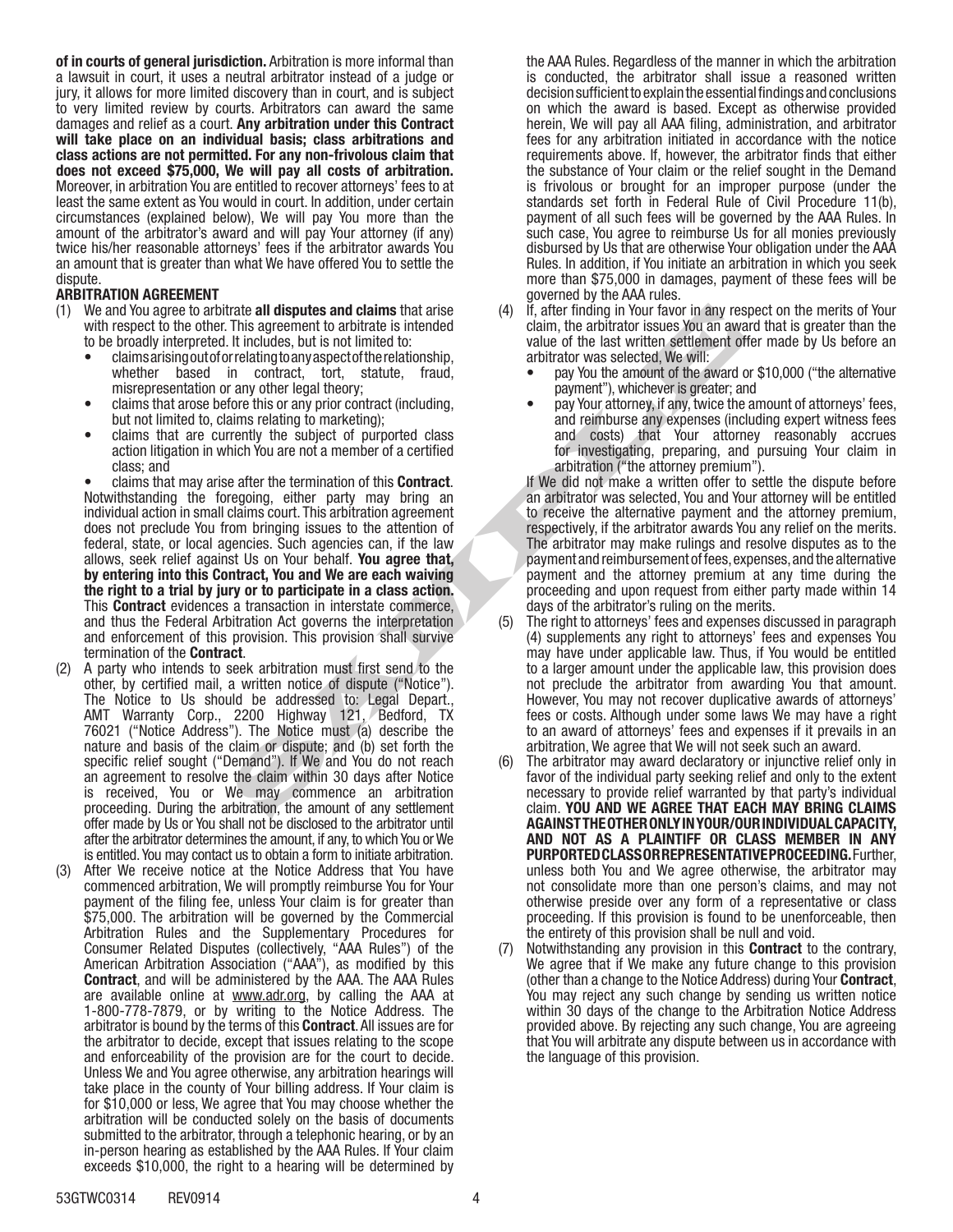# STATE ADDENDUMS

ALABAMA

No administrative fee will be charged if We cancel Your Contract. In the event We cancel this **Contract**, written notice will be sent to Your last known address at least five (5) days prior to cancellation with the effective date of the cancellation and the reason for the cancellation. Prior notice is not required if the reason for cancellation is non-payment of the provider fee or material misrepresentation by the Service Contract Holder to the provider relating to the covered property or its use. If You cancel this Contract within sixty (60) days of the Contract purchase date, a ten percent (10%) penalty per month shall be added to a refund not paid or credited within forty-five (45)

days after return of the **Contract** to the **Administrator**.<br>An administrative fee not to exceed twenty-five dollars (\$25.00) will be charged for cancellations occurring after sixty (60) days or a claim has been filed.

### ALASKA

This Contract does provide Coverage if Your Vehicle is used for snow removal, provided Your Vehicle is properly equipped for such use and is not used commercially.

This Contract does not provide Coverage for damages for bad faith, punitive or exemplary damages, personal injury including bodily injury, property damage (except as specifically stated in the **Contract**), and attorney's fees.<br>**ARIZONA**<br>**You** may also cancel this **Contract** by returning it to the **Administrator**,

AMT Warranty Corp., as listed on the Registration Page.<br>We may only cancel this Contract for non-payment of the Contract charge, or for **Your** misrepresentation in the submission of a claim. We may also cancel this **Contract** if Your Vehicle is found to be used as a Commerical Vehicle.

In no event will claims paid be deducted from any refund.

Only those modifications made to Your Vehicle after the Contract start date are excluded as noted in EXCLUSION A.

The Arbitration Provision does not prohibit an Arizona resident from following the process to resolve complaints as outlined by the Arizona Department of Insurance. To learn more about this process, You may contact the Arizona Department of Insurance at 2910 N. 44th St., 2nd Floor, Phoenix, AZ 85018-7256, ATTN: Consumer Affairs.

# CALIFORNIA

### THE CONTRACT OBLIGOR AND ADMINISTRATOR IS AMT WARRANTY CORP.

ALASNA<br>
ALASNA Coverage if Your Vehicle is used for<br>
Coverage if Your Vehicle is used for<br>
Coverage if Your Vehicle is used for<br>
The defence of the discussion of the Achitration<br>
ally.<br>
Although colling the contract<br>
ally. Road Hazard – Means Damage that results from Your Tires/Wheels' contact with a pothole, debris (i.e. nails, glass, rocks, tree limbs), or any other object or condition not normally found on a **Public Roadway**.<br>EXCEPTION: **Damage** that results from **Your Tires/Wheels'** contact with objects or conditions within a designated construction zone or construction site (i.e. uneven lanes due to repaving, metal plates temporarily covering a hole in the road) is not covered under the terms and conditions of this **Contract**, and should be reported to Your Vehicle's automobile physical damage insurance company. Damage as a result from contact with a curb is not covered.

We cannot deny a claim solely based on untrue information having been provided during the course of filing a claim.

After sixty (60) days, We may only cancel this Contract for non-payment, fraud, or material misrepresentation. If We cancel this Contract the cancellation refund will be paid within thirty (30) days of the cancellation and a notice of cancellation will be mailed to You listing the reason for cancellation. The Contract ceases to be valid no less than five  $(5)$  days after the postmark date of such notice. If **We** cancel this **Contract** within sixty  $(60)$  days, the entire notice. If **We** cancel this **Contract** within sixty (60) days, the entire<br>**Contract** price will be refunded, less any claims paid or approved for payment prior to the cancellation date. If We cancel this Contract after sixty (60) days, We will refund an amount of the Contract price according to the pro-rata method reflecting the days in force based on the term selected and the date Coverage begins. If We cancel this Contract, no administrative fee will be charged. In the event of cancellation, any claim filed and/or approved prior to the cancellation date will be honored and/or reviewed for **Coverage** under the terms of the **Contract**. If **You** cancel this **Contract** within sixty (60) days and no claims have been filed, the entire **Contract** charge will be refunded. If **You** cancel this **Contract** within sixty (60) days and refunded. have paid or approved claims, **We** will refund an amount of the **Contract** price according to the pro-rata method reflecting the days in force based on the term selected and the date **Coverage** begins. If **You** cancel this **Contract** after sixty (60) days and have paid or approved claims, We will refund an amount of the Contract price according to the pro-rata method reflecting the days in force based

on the term selected and the date **Coverage** begins, an administrative fee not to exceed the lesser of twenty-five dollars (\$25.00) or ten percent (10%) of the **Contract** price charged will be charged. If You cancel this **Contract** after sixty (60) days, We will refund an amount of the **Contract** price according to the pro-rata method reflecting the days in force based on the date **Coverage** begins, an administrative fee not to exceed the lesser of twenty-five dollars (\$25.00) or ten

percent (10%) of the **Contract** price charged will be charged.<br>Under the Arbitration Provision, the following is added: This Provision shall inure to the benefit of and be binding on You and Us following exhaustion of Your right to file claims with the Insurance Company and/or the California Department of Insurance ("DOI") as specified on the Registration Page. However, if You choose to forego Your right to file Your claims with the Insurance Company and the DOI, You waive those rights and this Provision will be enforced and binding. The arbitrators shall not have the power to commit errors of law or legal reasoning, and the award may be vacated or corrected on appeal to a court of competent jurisdiction for any such error. Reference to the Federal Arbitration Act in the Arbitration Provision of this Contract shall be replaced with the following citation: CAA (CCP § 1280 et seq). The reference to the class action waiver is hereby stricken from the ALL CAPS portion of the Arbitration Provision in this **Contract**. The choice of law for all California residents is California. The fee provision in the Arbitration Provision of this Contract shall be amended to include California Code of Civil Procedure, Title 9, Chapter 1 § 1284.3.<br>COLORADO

The policy number for Wesco Insurance Company is WIC-AMT-SCRI-040111.

## **CONNECTICUT**

Resolution of Disputes - In accord with CT Bulletin PC-45, a written complaint may be mailed to: State of Connecticut, Insurance Department, P O Box 816, Hartford, CT 06142-0816, Attn: Consumer Affairs. The written complaint must contain a description of the dispute, the purchase or lease price of the product, the cost of repair of the product and a copy of the warranty **Contract**.<br>If Your Vehicle is being repaired for a covered repair or replacement,

and the warranty plan expires during the repair or replacement, the warranty plan is extended until the repair or replacement is completed. You may cancel this Contract if You return the covered Vehicle or the covered Vehicle is sold, lost, stolen, or destroyed. FLORIDA

The rate charged to **You** for this **Contract** is not subject to regulation by the Florida Office of Insurance Regulation.

The definition of Commercial Use is deleted and replaced with the

following:<br>**Commercial Use** - Means **Vehicles** used for Farming or Ranching, Route **Commercial Use -** Means **Vehicles** used for Farming or Ranching, Route<br>Work (excludes Snow Removal), Job-Site Activities, Service or Repair Work and Delivery of Goods. Usage must not exceed manufacturer's ratings and/or limitations and Vehicle cannot exceed 10,000 lbs. GVW.

This Contract may be cancelled by You within sixty (60) days of purchase upon written request. We will refund one hundred percent (100%) of the gross written premium less claims paid and less an administrative fee of five percent (5%). If You cancel the Contract after sixty (60) days, We will refund ninety percent (90%) of the unearned pro rata premium. If We cancel the Contract, We will return one hundred percent (100%) of the unearned pro rata premium. After the Contract has been in effect for more than sixty (60) days, We may only cancel for material misrepresentation, odometer tampering, failure to maintain the motor vehicle as prescribed by the manufacturer or non-payment of premium, in which case You will be notified of cancellation by certified mail, or if Your Vehicle is found to be used as a Commercial Vehicle and the applicable surcharge has not been marked on the Registration Page and payment has not been received for this surcharge.

Arbitration is non-binding in the State of Florida. Arbitration proceedings shall be conducted in the county in which the consumer resides.<br>GEORGIA

Only those modifications made to **Your Vehicle** while owned by **You** are excluded as noted in EXCLUSION **A**.

The lienholder shown on the Registration Page and the funding party referenced in Section 7. under Provisions of this Vehicle Service **Contract** may only cancel this **Contract** for non-payment if they hold a power of attorney.

We may only cancel this Contract for non-payment of the Contract charge, for material misrepresentation, or for fraud and no administration fee will be charged. The cancellation shall be in writing and shall not be less than thirty (30) days from the date of mailing or delivery in person of such notice of cancellation. If this Contract is cancelled after the first sixty (60) days or a claim has been filed,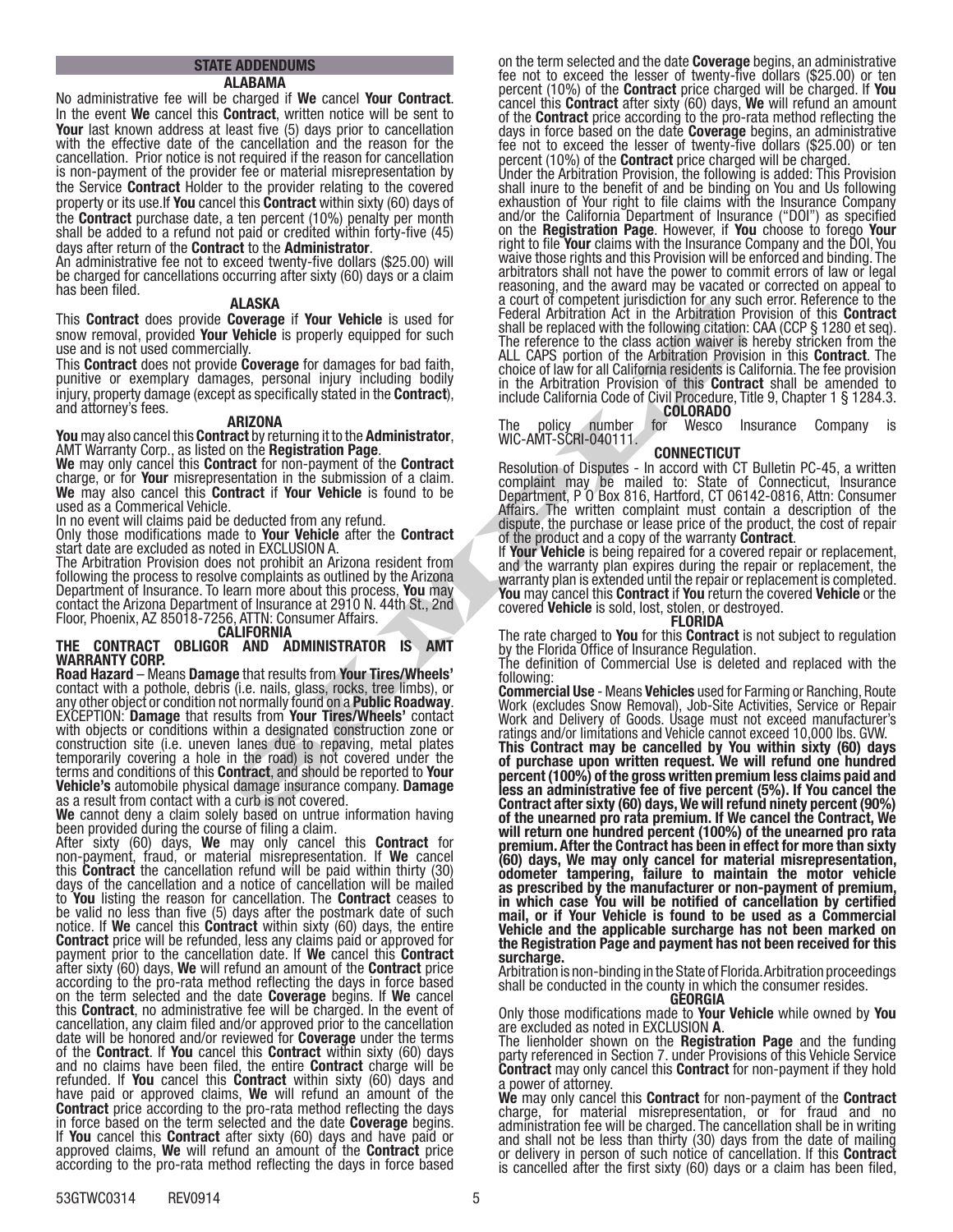We will refund an amount of the **Contract** charge according to the pro-rata method reflecting the days in force based on the term of the plan selected and the date **Coverage** begins. An administration<br>fee not to exceed the lesser of ten percent (10%) of the pro-rata refund amount or fifty dollars (\$50.00) will be applied if this **Contract** is cancelled by You. In no event will claims paid be deducted from any refund. If You have cancelled this Contract and have not received the refund from Us within sixty (60) days of such cancellation, You may contact the Insurance Company identified on the Registration Page.<br>The Arbitration Provision section of this Contract is stricken in its entirety.

## HAWAII

If You cancel this Contract within sixty (60) days of the Contract purchase date, a ten percent (10%) penalty per month shall be added to a refund not paid or credited within forty-five (45) days after return of the Contract to the Administrator. IDAHO

Notice - **Coverage** afforded under this **Contract** is not guaranteed<br>by the Idaho Insurance Guarantee Association.<br>**ILLINOIS** 

### THE DEFINITION OF "WE, US, AND OUR" USED FREQUENTLY THROUGHOUT THE VEHICLE SERVICE CONTRACT IS DEFINED AS AMT WARRANTY CORP.

This Vehicle Service **Contract** provides no **Coverage** or Benefits for

failures resulting from normal wear and tear.<br>The Vehicle Service **Contract** provider may retain a cancellation fee The Vehicle Service **Contract** provider may retain a cancellation fee<br>not to exceed the lesser of ten percent (10%) of the Vehicle Service Contract price or fifty dollars (\$50.00).

## INDIANA

This service contract is not insurance and is not subject to Indiana insurance law. Your proof of payment to the issuing dealer for this **Contract** shall be considered proof of payment to the Insurance Company which guarantees **Our** obligations to You.

If We fail to perform or make payment due under the service contract within sixty  $(60)$  days after You request the performance or payment, You may request the performance or payment directly from the insurer that issued the provider's service contract reimbursement policy, including any applicable requirement under the service contract that the provider refund any part of the cost of the service contract upon cancellation of the service contract.

EXCLUSIONS & LIMITATIONS SECTION - Item L. is deleted and replaced with the following:

# L. For any Pre-existing condition known to You or for any Break- down occurring before Coverage takes effect or prior to the Contract Purchase Date.

Arbitration is not mandatory and is non-binding in the State of Indiana. Arbitration proceedings shall be conducted in the county in which the consumer resides.

#### IOWA

If You have any questions regarding this Contract, You may contact the **Administrator** by mail or by phone. Refer to the Registration Page for the Administrator's address and toll free telephone number. Iowa residents only may also contact the Iowa Insurance Commissioner at the following address: Iowa Insurance Department, 330 Maple Street, Des Moines, Iowa 50319-0065, (877) 955-1212.

If **You** cancel this **Contract, We** must mail written notice of cancellation

to **You** within fifteen (15) days of cancellation.<br>If **You** cancel this **Contract** within sixty (60) days of the **Contract** purchase date, a ten percent (10%) penalty will be added each month to any refund not paid to the **Contract** Holder within thirty (30) days of the return of the service **Contract** to the Service Company.<br>**KANSAS** 

SCHEDULE OF COVERAGES- Lost Key/Lockout is not available. LOUISIANA

### THE CONTRACT OBLIGOR AND ADMINISTRATOR IS AMT WARRANTY CORP.

#### CANCELLATION OF YOUR CONTRACT SECTION – Item d. is deleted and replaced with the following:

d. If You cancel this Contract within the first thirty (30) days, the full price You paid for the Service Contract will be refunded, less a fifty dollar (\$50) administrative fee. If **You** cancel this **Contract** after the first thirty (30) days, **We** will refund to You an amount according to the first thirty (30) days, We first the days in force based on the term selected and the date **Coverage** begins, less a fifty dollar (\$50) administrative<br>fee. In the event of cancellation, the lienholder, if any, will be named on a cancellation refund check as their interest may appear.

#### MAINE

An administrative fee not to exceed twenty-five dollars (\$25.00) or ten percent (10%) of the Contract charge, whichever is less, will be charged for cancellations occurring after sixty (60) days or if a claim has been filed.

If We cancel this Contract, We shall mail a written notice to You at **Your** last known address at least fifteen (15) days prior to cancellation.<br>The notice will state the effective date of the cancellation and the reason for the cancellation.

If You cancel this Contract within sixty (60) days of the Contract purchase date, a ten percent (10%) penalty per month will be added to a refund that is not paid or credited within forty-five (45) days after return of the service **Contract** to the provider.

#### MARYLAND

If You cancel this Contract within sixty (60) days of the Contract purchase date, a ten percent (10%) penalty per month will be added to a refund that is not paid or credited within forty-five (45) days after return of the **Contract** to the **Administrator**. No cancellation fee shall apply to any refund. If **Your Vehicle** is being repaired for a Repair covered by this **Contract**, and the **Contract** expires during the repair, the **Contract** term is extended until the repair is completed.<br>MASSACHUSETTS

NOTICE TO CUSTOMER: PURCHASE OF THIS CONTRACT IS NOT REQUIRED IN ORDER TO REGISTER OR FINANCE A VEHICLE. THE BENEFITS PROVIDED MAY DUPLICATE EXPRESS MANUFACTURER'S OR SELLER'S WARRANTIES THAT COME AUTOMATICALLY WITH EVERY SALE. THE SELLER OF THIS COVERAGE IS REQUIRED TO INFORM YOU OF ANY WARRANTIES AVAILABLE TO YOU WITHOUT THIS CONTRACT.

#### MINNESOTA

ILLIMOISS<br>
USED ON SOLUTRID NO ORDER TO REGISTER ONE<br>
USED ON THACT IS DEFINED AS<br>
SERVICE CONTRACT IS DEFINED AS<br>
SERVICE CONTRACT IS DEFINED AS<br>
USENCE CONTRACT IS DEFINED AS<br>
WE SERVER YOUTHOUT TO THE SELLER SURVAPRENTI If We cancel this Contract for nonpayment of the provider fee, a material misrepresentation by You to the provider, or a substantial breach of duties by You relating to the covered product or its use, We shall mail a written notice to You at Your last known address at least five (5) days before cancellation. If We cancel this **Contract** for any other reason, We shall mail a written notice to You at Your last known at least fifteen (15) days before cancellation. The notice must state the effective date of the cancellation and the reason for the cancellation.

If You cancel this Contract within sixty (60) days of the Contract purchase date, a ten percent (10%) penalty per month will be added to a refund that is not paid or credited within forty-five (45) days after return of the **Contract** to the **Administrator**.

If You have cancelled this Contract and have not received the refund from Us or the Administrator within sixty (60) days of such cancellation, You may contact the Insurance Company identified on the **Registration** Page.

The Arbitration Provision section of this **Contract** is stricken in its entirety.<br>MISSISSIPPI

Our obligations and the performance to You under the Service Contract are guaranteed and insured by a policy issued by Wesco Insurance Company, 59 Maiden Lane, 6th Floor, New York, NY 10038.

If We cancel this Contract for non-payment, We shall mail a written notice to **You** at **Your** last known address at least ten (10) days before<br>cancellation. If **We** cancel this **Contract** for any other reason, **We** shall mail a written notice to You at Your last known address at least thirty (30) days before cancellation. The notice must state the effective date of the cancellation and the reason for the cancellation.<br>The Arbitration Provision section of this **Contract** is stricken in its entirety.

MISSOURI<br>If this Contract is cancelled within the first sixty (60) days and no<br>claims have been filed, We will refund You the entire purchase price of the Contract. If this Contract is canceled within the first sixty (60) days and a claim has been filed, We will refund You the entire purchase price of the **Contract** less claims paid. This "free-look" period only applies to the original **Contract** purchaser. If this<br>**Contract** is canceled after the first sixty (60) days, **We** will refund to **You** an amount based on the pro-rata method, less a fifty dollar<br>(\$50.00) administrative fee. If this **Contract** is canceled, **We** shall mail written notice of cancellation to **You** within forty-five (45) days of<br>cancellation. If **You** cancel this **Contract** within sixty (60) days of the<br>**Contract** purchase date and no claims have been filed, a ten percent **Contract** purchase date and no claims have been filed, a ten percent (10%) penalty per month shall be added to a refund that is not paid within forty-five (45) days of return of the **Contract** to the Provider.<br>MONTANA

If We cancel this Contract, We shall mail a written notice to You at Your last known address at least five (5) days before cancellation. The notice shall state the effective date of the cancellation and the reason for the cancellation. Written notice is not required if canceled due to nonpayment by You of the provider fee; a material misrepresentation by You to the provider; or substantial breach of duties You relating to the covered product or its use.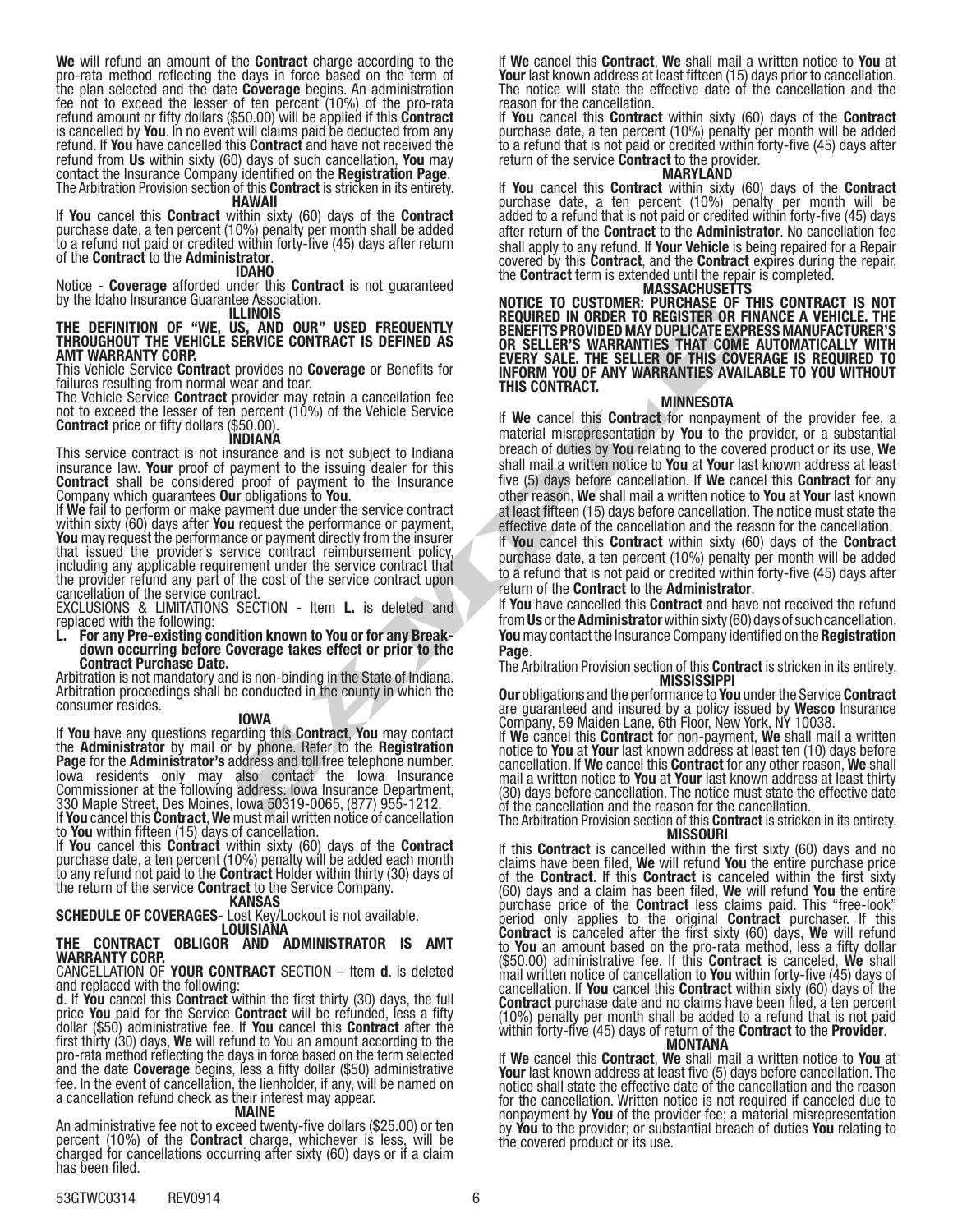### NEBRASKA

We may only cancel this Service Contract for fraud, material misrepresentation, nonpayment by You, or a substantial breach of duties by You relating to the covered property or its use. If We cancel this Contract, We will give You sixty (60) days notification, except for non-payment, which will be ten (10) days notification.

If a settlement for a claim dispute cannot be reached, the parties may elect arbitration by mutual agreement at the time of the dispute after the claimant has exhausted all internal appeals and can be binding<br>by consent of the **Contract** holder. Arbitration will take place under the laws of the State of Nebraska and will be held in the **Contract** holder's county of residence or any other county in this state agreed to by both parties.

### NEVADA

### THE CONTRACT OBLIGOR AND ADMINISTRATOR IS AMT WARRANTY CORP.

domayment by You: (b) You conviction<br>
increase in the second in the conviction and the season for the tower last<br>
increase in the season of the contract may cancel the season for the tensor<br>
increases the season for the co We may cancel this **Contract** within seventy (70) days from the date of purchase for any reason. After seventy (70) days, We may only cancel this Service **Contract** for (a) Nonpayment by **You**; (b) **Your** conviction of a crime which results in an increase in the service required under this **Contract**; (c) Fraud or material misrepresentation by You in obtaining this Contract, or in presenting a claim for service thereunder; (d) Discovery of: (1) An act or omission by You or (2) A violation by You of any condition of this Contract, which occurred after the effective date of the **Contract** and which substantially and materially increases the service required under the Contract; or (e) A material change in the nature or extent of the required service or repair which occurs after the effective date of this Contract and which causes the required service or repair to be substantially and materially increased beyond that contemplated at the time that this **Contract** was issued or sold. If We cancel Your Contract, You will be entitled to a refund on the unearned **Contract** fee according to the pro-rata method reflecting the<br>days in force based on the date **Coverage** begins, no administrative<br>fee will be deducted. In the event **We** or the lienholder cancel this Contract, written notice will be sent to Your last known address at least fifteen (15) days prior to cancellation with the effective date of the cancellation.

**You** may cancel this **Contract** at anytime. If **You** have made no claim and **Your** request for cancellation is within sixty days (60) claim and **Your** request for cancellation is within sixty days (60)<br>days, the full price **You** paid for the Service **Contract** will be refunded and no administrative fee will be deducted. If You have made a claim under the **Contract**, or if **Your** request is beyond the first sixty days (60) days, We will refund to You an amount based on the pro-rata method, less a fifty dollar (\$50.00) administrative fee. If **Your Contract** was financed, the outstanding<br>balance will be deducted from any refund. If **You** cancel this **Contract** within sixty (60) days of the **Contract** purchase date and the refund is not processed within forty-five (45) days, a penalty of ten percent (10%) of the Contract price will be added to the refund for every thirty (30) days the refund is not paid.

This Service **Contract** is not renewable.

This Contract provides no coverage for damage to Your Vehicle's Tire/Wheel which occurred or existed prior to the **Contract** Purchase Date.

Obtain approval PRIOR to having work performed that may be covered by this Service Contract. Any claim for repairs that have not received prior approval will not be covered.

PROVISIONS OF THIS VEHICLE SERVICE **CONTRACT** SECTION – Item 7. is deleted and replaced with the following:

7. FINANCIAL AGREEMENTS<br>If this Contract was financed (purchased on a payment plan) by a funding party, the funding party shall be entitled to any refund(s) resulting from cancellation of this **Contract** for any reason including repossession of Your Vehicle, or total loss of Your Vehicle. Failure by You to make monthly payments in a timely manner may result in cancellation of this **Contract**. In the event of cancellation, any claim filed and/or approved prior to the cancellation date will be honored and/or reviewed for Coverage<br>under the terms of the Contract.<br>ARBITRATION PROVISION – Pursuant to Nevada law, the arbitration

ARBITRATION PROVISION – Pursuant to Nevada law, the arbitration provision is not mandatory.<br>NEW HAMPSHIRE

In the event You do not receive satisfaction under this Contract, You may contact the New Hampshire Insurance Department at 21 South Fruit St., Suite 14, Concord, NH 03301-7317.

Cancellation and Transfer Fees do not apply.

The Arbitration Provision section of this **Contract** is stricken in its entirety.<br>NEW JERSEY

If You request cancellation of this Contract within sixty (60) days of the purchase date of the Contract and the refund is not paid or

credited within forty-five (45) days after **Your** cancellation request to **Us**, a ten percent (10%) penalty will be added to the refund for every **Us**, a ten percent (10%) penalty will be added to the refund for every<br>thirty (30) days the refund is not paid. If **We** cancel this **Contract, We** shall mail a written notice to **You** at **Your** last known address at least five (5) days before cancellation. The notice shall state the effective date of the cancellation and the reason for the cancellation. Written notice is not required if canceled due to nonpayment by You of the provider fee; a material misrepresentation by You to the provider; or substantial breach of duties You relating to the covered product or its use.

### NEW MEXICO

You may cancel this **Contract** within sixty (60) days of the time of sale. If You have made no claim, the service Contract is void and the full purchase price will be refunded to You. A ten percent (10%) penalty per month will be added to a refund that is not made within sixty (60) days of Your return of the service Contract. These provisions apply only to the original purchaser of the service **Contract**. In the event We cancel this service **Contract**, We will mail a written notice to You at Your last known address at least fifteen (15) days prior to cancellation with the effective date for the cancellation and the reason for the cancellation. The provider of this service Contract may cancel this Contract within seventy (70) days from the date of purchase for any reason. After seventy (70) days, the provider may only cancel this service **Contract** for fraud material misrepresentation, non-payment by **You** or a substantial breach of duties by **You** relating to the covered property or its use.<br>NEW YORK

If You cancel this Contract within sixty (60) days of the Contract purchase date, a ten percent (10%) penalty per month shall be added to a refund that is not made within thirty (30) days of return of the Contract to the provider.

If We cancel this Contract, We shall mail a written notice to You at the last known address held by Us at least fifteen (15) days prior to cancellation, providing You with notice of cancellation date and the reason for cancellation. However, prior notice is not required if the reason for cancellation is non-payment of the provider fee, a material<br>misrepresentation by the Service **Contract** Holder to the provider, or a substantial breach of duties by the Service Contract Holder relating to the covered product or its use.<br>**NORTH CAROLINA** 

An administration fee not to exceed the lesser of ten percent (10%) of the pro-rata refund amount or fifty dollars (\$50.00) will be applied if this **Contract** is cancelled by You. We may cancel this Contract only for non-payment of the purchase price of the **Contract** or a direct violation of the **Contract** by You.<br>**OKLAHOMA** 

## THE CONTRACT OBLIGOR AND ADMINISTRATOR IS AMT WARRANTY CORP., LICENSE #862268.

This is not an insurance Contract.

**Coverage** afforded under this **Contract** is not guaranteed by the Oklahoma Insurance Guaranty Association.

PROVISIONS OF THIS VEHICLE SERVICE **CONTRACT** SECTION – Item **7**.<br>is deleted and replaced with the following: is deleted and replaced with the following:<br>**7. FINANCIAL AGREEMENTS**<br> If this **Contract** was financed (purchased on a payment plan) by a

If this **Contract** was financed (purchased on a payment plan) by a<br>funding party, the funding party shall be entitled to any refund(s) resulting from cancellation of this **Contract** for any reason including repossession of Your Vehicle, or total loss of Your **Vehicle.** Failure to make monthly payments in a timely manner may result in cancellation of this **Contract** and no claims will be approved.

CANCELLATION OF **YOUR CONTRACT** SECTION – Item **d**. is deleted and replaced with the following:

If this **Contract** is canceled within the first sixty (60) days by the warranty holder and no claims have been filed, We will refund the entire **Contract** charge paid. If this **Contract** is canceled by the warranty holder after the first sixty (60) days or a claim has been filed within the first sixty (60) days, return of premium shall be based upon ninety percent (90%) of the unearned pro-rata premium, less the actual cost of any service provided under the service warranty **Contract**. In the event the **Contract** is cancelled by the association, return of premium shall be based upon one hundred percent (100%) of the unearned pro-rata premium less the actual<br>cost of any service provided under the service warranty **Contract**.

24 Hour Roadside Assistance services are provided by Nation Motor Club, Inc., 800 Yamato Road, Suite 100, Boca Raton, Florida 33431, (855) 237-3824.

While arbitration is mandatory, the outcome of any arbitration shall be non-binding on the parties, and either party shall, following arbitration,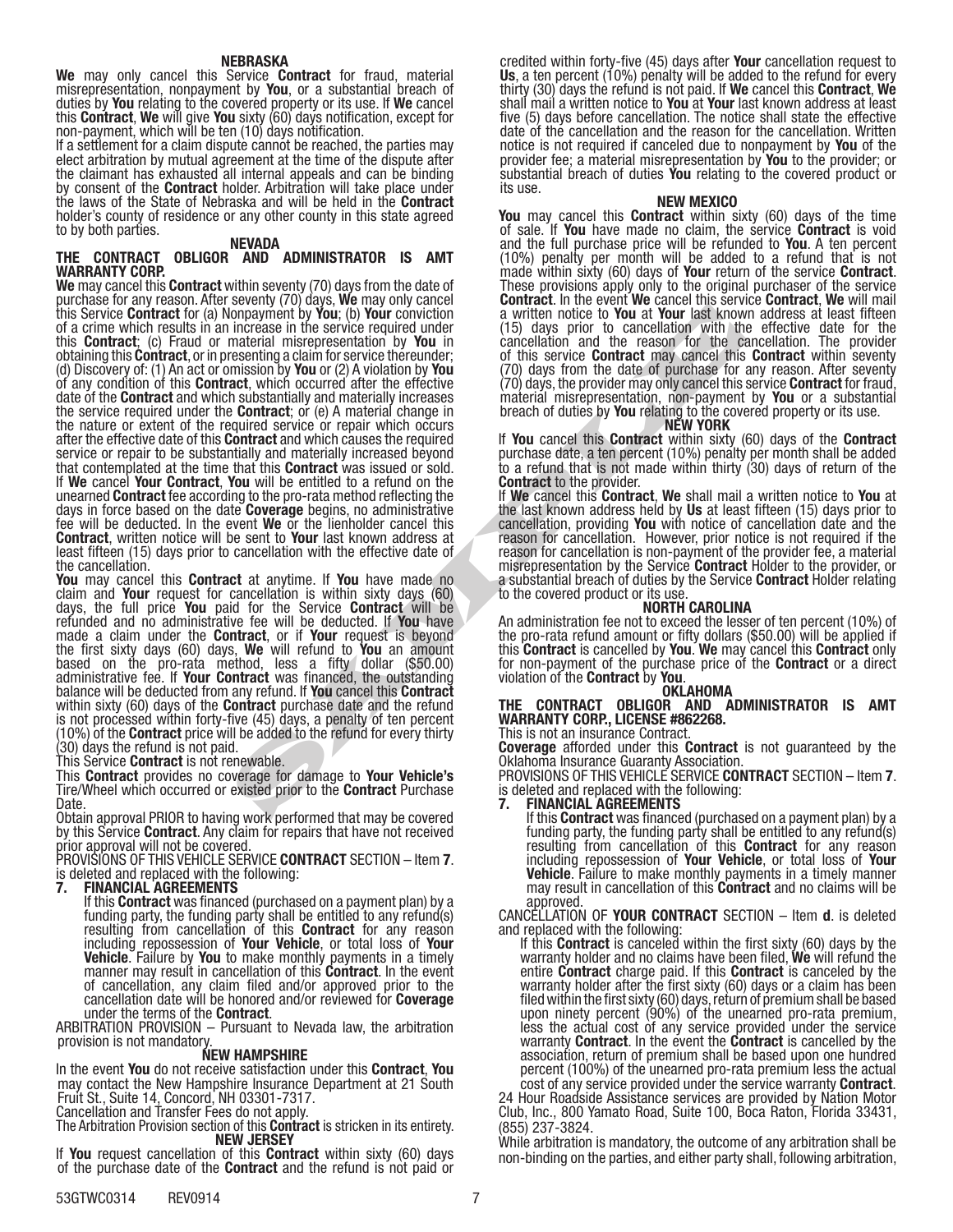have the right to reject the arbitration award and bring suit in a district court of Oklahoma.

### **OREGON**

This **Contract** is between the Obligor/Provider, AMT Warranty Corp., P.O. Box 927, Bedford, TX 76095, (877) 265-2017.<br>If **You** have any questions regarding this **Contract**, or a complaint

If You have contact the Oregon Department of Consumer & Business Services, Insurance Division, Consumer Advocacy Unit at 350 Winter Street NE, Room 300, Salem, Oregon 97301, (888) 877-4894.

Coverage is amended to include: We agree to Repair Your Tires/ Wheels in the event of Damage incurred as a result of an operational or structural failure due to a defect in materials or workmanship.

The Arbitration Section and Arbitration Agreement are deleted in their entirety and replaced as follows:

If a settlement for a claim dispute cannot be reached, the parties may elect arbitration by mutual agreement at the time of the dispute after the claimant has exhausted all internal appeals and can be binding by consent of the **Contract** holder. Arbitration will take place under the laws of the State of Oregon and will be held in the **Contract** holder's county of residence or any other county in this state agreed to by both parties.

Oregon arbitration law will prevail unless it conflicts with the Federal Arbitration Act.

Notwithstanding the foregoing, either party may bring an individual action in small claims court or trial by jury. This arbitration agreement does not preclude You from bringing issues to the attention of federal, state, or local agencies. Such agencies can, if the law allows, seek relief against Us on Your behalf. You agree that, by entering into this Contract, You and We are each waiving the right to participate in a class action.<br>SOUTH CAROLINA

If **You** have any questions regarding this **Contract**, or a complaint<br>against the Obligor, **You** may contact the South Carolina Department<br>of Insurance at Capitol Center, 1201 Main Street, Suite 1000, Columbia, South Carolina 29201, (803) 737-6160.

If We cancel this Contract We shall mail a written notice to You at the last known address held by Us at least fifteen (15) days prior to cancellation, providing You with notice of cancellation date and the reason for cancellation. However, prior notice is not required if the reason for cancellation is nonpayment of the provider fee, a material misrepresentation by the Service **Contract** Holder to the provider, or a substantial breach of duties by the Service **Contract** Holder relating to the covered product or its use.

If You cancel this Contract within sixty (60) days of the Contract purchase date, a ten percent (10%) penalty per month shall be added to a refund that is not paid or credited within forty-five (45) days after return of the Service **Contract** to the provider.

### TEXAS

AMT Warranty Corp. Service Contract Administrator License No. 189. If You have any questions regarding the regulation of the Service Contract provider or a complaint against the Obligor, You may contact the Texas Department of Licensing & Regulation, 920 Colorado, P.O. Box 12157, Austin, Texas 78711, (800) 803-9202.

If this Contract is cancelled within the first sixty (60) days, We will refund the entire **Contract** charge, less claims paid. If this **Contract** is cancelled after the first sixty  $(60)$  days, We will refund an amount of the **Contract** charge according to the pro-rata method reflecting the days based on the term selected and the date **Coverage** begins,<br>less a fifty dollar (\$50.00) administrative fee and less claims paid. In less a fifty dollar (\$50.00) administrative fee and less claims paid. In the event of cancellation, the lienholder, if any, will be named on a cancellation refund check as their interest may appear.

If We cancel this Contract, We shall mail a written notice to You at the last known address held by Us before the fifth day preceding<br>the effective date of cancellation. The notice will state the effective the effective date of cancellation. The notice will state the effective date and the reason for the cancellation. However, prior notice is not required if the reason for cancellation is nonpayment of the provider fee, fraud or a material misrepresentation by the Service Contract Holder to the provider or the provider's administrator, or a substantial breach of duties by the Service **Contract** Holder relating to the covered product or its use. If We cancel this Contract, no cancellation fee shall apply. You may apply for reimbursement directly to the insurer if a refund or credit is not paid before the 46th day after the

date on which the Service **Contract** is canceled.<br>If a Service **Contract** is cancelled and the provider does not pay the refund or credit the Service Contract Holder's account before the 46th day after the date of the return of the Service **Contract** to the provider, the provider is liable to the Contract Holder for a penalty in an amount not to exceed ten percent (10%) of the amount outstanding per month.

#### UTAH

## THE CONTRACT OBLIGOR AND ADMINISTRATOR IS AMT WARRANTY CORP.

53GTWC0314 REV0914 8

This Service Contract or warranty is subject to limited regulation by the Utah Insurance Department. To file a complaint, contact the Utah Insurance Department.

Note: Coverage afforded under this Contract is not guaranteed by the Property and Casualty Guarantee Association.

This **Contract** provides no coverage for damage to **Your Vehicle's** Tire/Wheel which occurred or existed prior to the **Contract** Purchase Date. We may cancel this Contract for the following reasons by sending to You notice of cancellation and the reason for cancellation, via first class mail, to Your last known address:

- 1. We may cancel this Contract for non-payment of the Contract charge. Such cancellation will be effective ten (10) days after mailing of notice.
- 2. We may cancel this **Contract** for misrepresentation of a claim. Such cancellation will be effective thirty (30) days after mailing of notice.

The Arbitration Provision section of this **Contract** is stricken in its entirety.<br>**VERMONT** 

The Arbitration Provision section of this **Contract** is stricken in its entirety.<br>WASHINGTON

The definition of "We, Us and Our" means the obligor/service Contract provider of this Contract as stated on the Registration Page attached to this Contract.

CANCELLATION OF YOUR CONTRACT SECTION - Items 1., 2. and 4. are deleted and replaced with the following:

- You may cancel this Contract by returning it to the Administrator or the Insurer. A ten percent (10%) penalty will be added to any refund that is not paid within thirty (30) days of return of the
- **Contract to the Administrator.** 2. After the first sixty (60) days, We may only cancel this **Contract** for misrepresentation in obtaining this **Contract** or in the submission of
- Noting appears and care is made in the contract holders of the Belinding of the Belinding of the Belinding of the Belinding of the Belinding of the Belinding of the Belinding and individual action CANGELIATION OF **POINT C** a claim of for nonpayment of the **Contract** charge by **You**.<br>If **You** cancel this **Contract** within the first sixty (60) days and no claims have been filed, We will refund the entire **Contract** charge paid. If **You** cance charge according to the pro-rata method reflecting the greater of the days in force or the miles driven based on the term/miles selected and the date **Coverage** begins, less a twenty-five dollar (\$25.00) administrative fee. In the event of cancellation, the lienholder, if any, will be named on a cancellation refund check as

This Service Contract allows for binding arbitration proceedings to be held at a location in closest proximity to the Service Contract Holder's permanent residence. The commissioner is the Service Contract provider's attorney to receive service of legal process in any action, suit, or proceedings in any court.

The State of Washington is the jurisdiction for any civil action in

connection with this **Contract**.<br>You may file a claim directly with the Insurance Company at any time. Information Disclosure: As the undersigned, I agree that I have read and understand the following Contract provisions and implied warranty disclosure:

- 1. PROVISIONS OF THIS VEHICLE SERVICE CONTRACT, Section 1. MAINTENANCE REQUIREMENTS and HOW TO FILE A CLAIM, which outlines **Your** responsibilities regarding maintenance<br>requirements and filing a claim.
- requirements and filing a claim.<br>2. **SCHEDULE OF COVERAGES**, which outlines the Coverage<br>provided under the Contract.
- 3. PROVISIONS OF THIS VEHICLE SERVICE CONTRACT, Section 2. CONTRACT PERIOD, which outlines the time limitations.
- 4. The implied warranty of merchantability on the motor vehicle is not waived if this **Contract** has been purchased within ninety days of the purchase date of the motor vehicle from a provider
- who also sold the motor vehicle covered by this **Contract**.<br>5. EXCLUSIONS & LIMITATIONS, which outlines conditions where 5. EXCLUSIONS & LIMITATIONS, which outlines conditions where<br>the **Contract** does not provide **Coverage**.<br>6. CANCELLATION OF YOUR CONTRACT, which outlines the Contract
- cancellation conditions.

\_\_\_\_\_\_\_\_\_\_\_\_\_\_\_\_\_\_\_\_\_\_\_\_\_\_\_\_\_\_\_\_\_\_\_ **Signature** \_\_\_\_\_\_\_\_\_\_\_\_\_\_\_\_\_\_\_

## **Date**

# **WISCONSIN** THE CONTRACT OBLIGOR AMT WARRANTY CORP.<br>THIS CONTRACT IS SUBJECT TO LIMITED REGULATION BY THE OFFICE OF THE COMMISSIONER OF INSURANCE.

Any claim for repairs that have not been registered prior to having repairs made may jeopardize Coverage under this Contract, except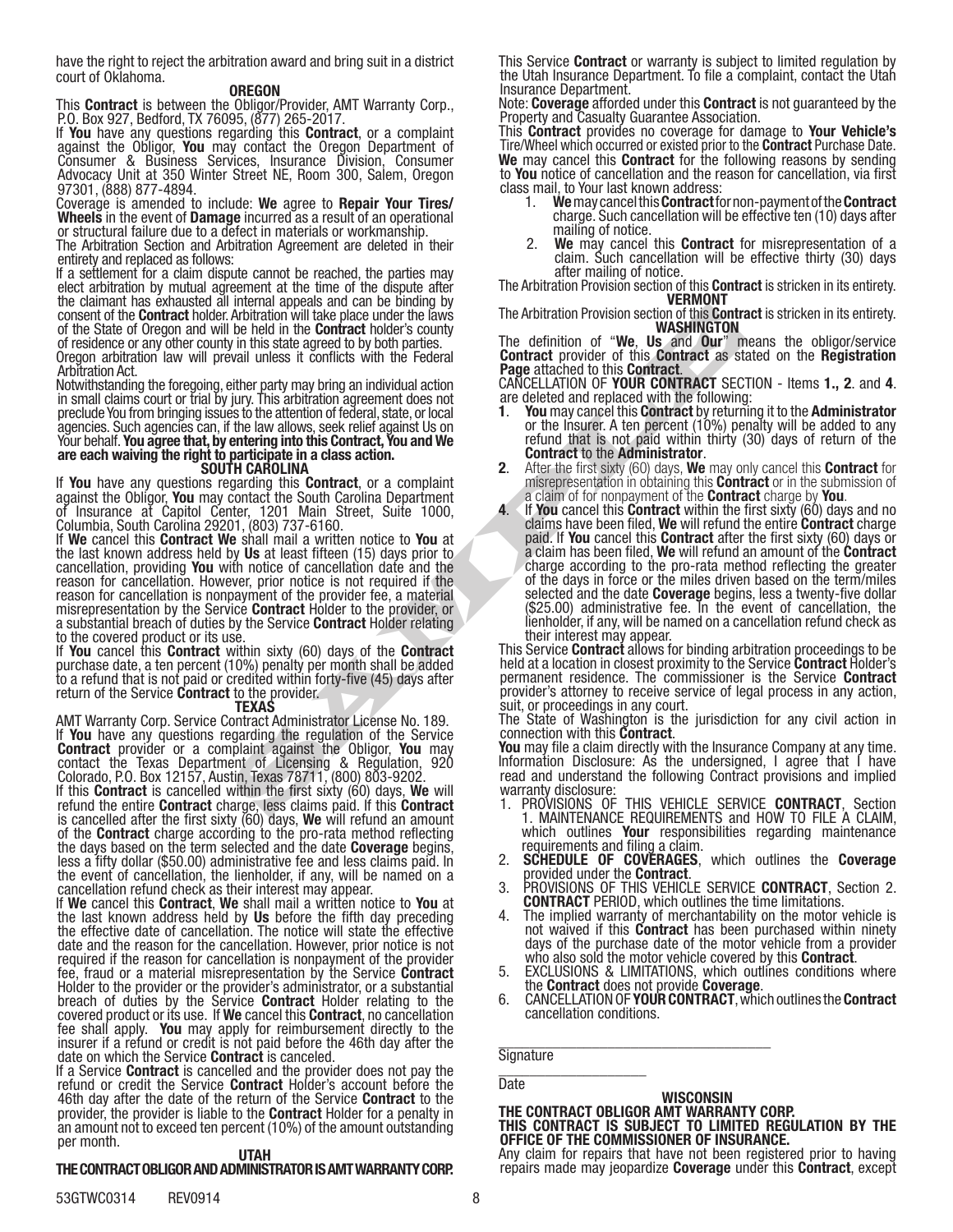as provided under Emergency Repairs.

CANCELLATION OF YOUR CONTRACT SECTION – Items 2. and 4. is deleted and replaced with the following:

- 2. We may only cancel this Contract for material misrepresentation by You, nonpayment by You or a substantial breach of duties by You relating to the covered Vehicle or its use. If We cancel this **Contract**, We shall mail a written notice to You at Your last known address at least five (5) days prior to cancellation. The notice shall state the effective date of the
- cancellation and the reason for the cancellation.<br>If this **Contract** is cancelled within the first sixty (60) days and no<br>claims have been filed, **We** will refund the entire **Contract** charge paid. If this **Contract** is cancelled after the first sixty (60) days or<br>a claim has been filed, We will refund an amount of the **Contract** charge according to the pro-rata method reflecting the days in force based on the term selected and the date **Coverage** begins, force based on the term selected and the date **Coverage** begins,<br>less claims paid and less an administrative fee not to exceed ten percent (10%) of the **Contract** charge paid. If **You** request cancellation due to a total loss of Your Vehicle's Tire/Wheel which is not covered by a replacement under the terms of Your Contract, the Administrator shall return one hundred percent (100%) of the unearned pro-rata **Contract** purchase price paid, less claims paid. In the event of cancellation, the lienholder, if any, will be named on a cancellation refund check as their interest may appear.

If You request cancellation of this Contract within the first sixty (60) and the refund is not paid or credited within forty-five (45) days after return of the **Contract** to Us, a ten percent (10%) days after return of the **Contract** to **Us**, a ten percent (10%)<br>penalty will be added to the refund for every thirty (30) days the refund is not paid. This provision applies only to the original

purchaser of the **Contract**.<br>The **GUARANTY** section is amended to include:

The **GUARANTY** section is amended to include:<br>If a covered claim is not paid within sixty (60) days after proof of loss has been filed, or if the Provider becomes insolvent or otherwise financially impaired, You may file a claim directly with the Insurance Company at 59 Maiden Lane, 6th Floor, New York, NY 10038 or by calling (866) 505-4048 for reimbursement, payment or provision of this **Contract**.

tal loss of Your Vehicle's Tire/Wheel<br>
rate and reducement under the terms of Your Vehicle's The Wheel<br>
atom shall return one hundred percent<br>
atom shall return one hundred percent<br>
end contract within the first state.<br>
Ce 24 Hour Roadside Assistance services are provided by Nation Motor Club, Inc. If a settlement for a claim dispute cannot be reached, the parties may elect arbitration by mutual agreement at the time of the dispute after the claimant has exhausted all internal appeals and can be binding by consent of the **Contract** holder. Arbitration will take place under<br>the laws of the State of Wisconsin and will be held in the **Contract** the laws of the State of Wisconsin and will be held in the **Contract**<br>holder's county of residence or any other county in this state agreed to by both parties. This **Contract** provides no coverage for damage to **Your Vehicle's** Tire/Wheel which occurred or existed prior to the<br>**Contract** Purchase Date.

### WYOMING

**Our** obligations under this Vehicle Service **Contract** are insured by a policy issued by the Insurance Company as noted on the **Registration** Page. If a covered claim is not paid within sixty (60) days after proof of loss<br>has been filed, You may file a claim directly with the Insurance Company.<br>The provider of the Service Contract shall mail a written notice to

the Service Contract Holder at the last known address of the Service **Contract** Holder in the records of the provider at least ten (10) days prior to cancellation by the provider. Prior notice is not required if the reason for cancellation is non-payment of the provider fee, a material misrepresentation by the Service **Contract** Holder to the provider or a substantial breach of duties by the Service **Contract** Holder relating to the covered product or its use. The notice shall state the effective date of the cancellation and the reason for cancellation. If You cancel this **Contract** within sixty (60) days of the **Contract** purchase date, a ten-percent (10%) penalty per month shall be added to a refund that is not paid or credited within forty-five (45) days after return of the **Contract** to the provider. In the event the lienholder is named on a cancellation, both the Contract Holder and the lienholder will be shown jointly on the cancellation refund check.

24 Hour Roadside Assistance services are provided by Nation Motor Club, Inc.

This **Contract** provides no coverage for damage to **Your Vehicle's** Tire/Wheel which occurred or existed prior to the Contract Purchase Date.

The Arbitration Provision section of this **Contract** is stricken in its entirety.